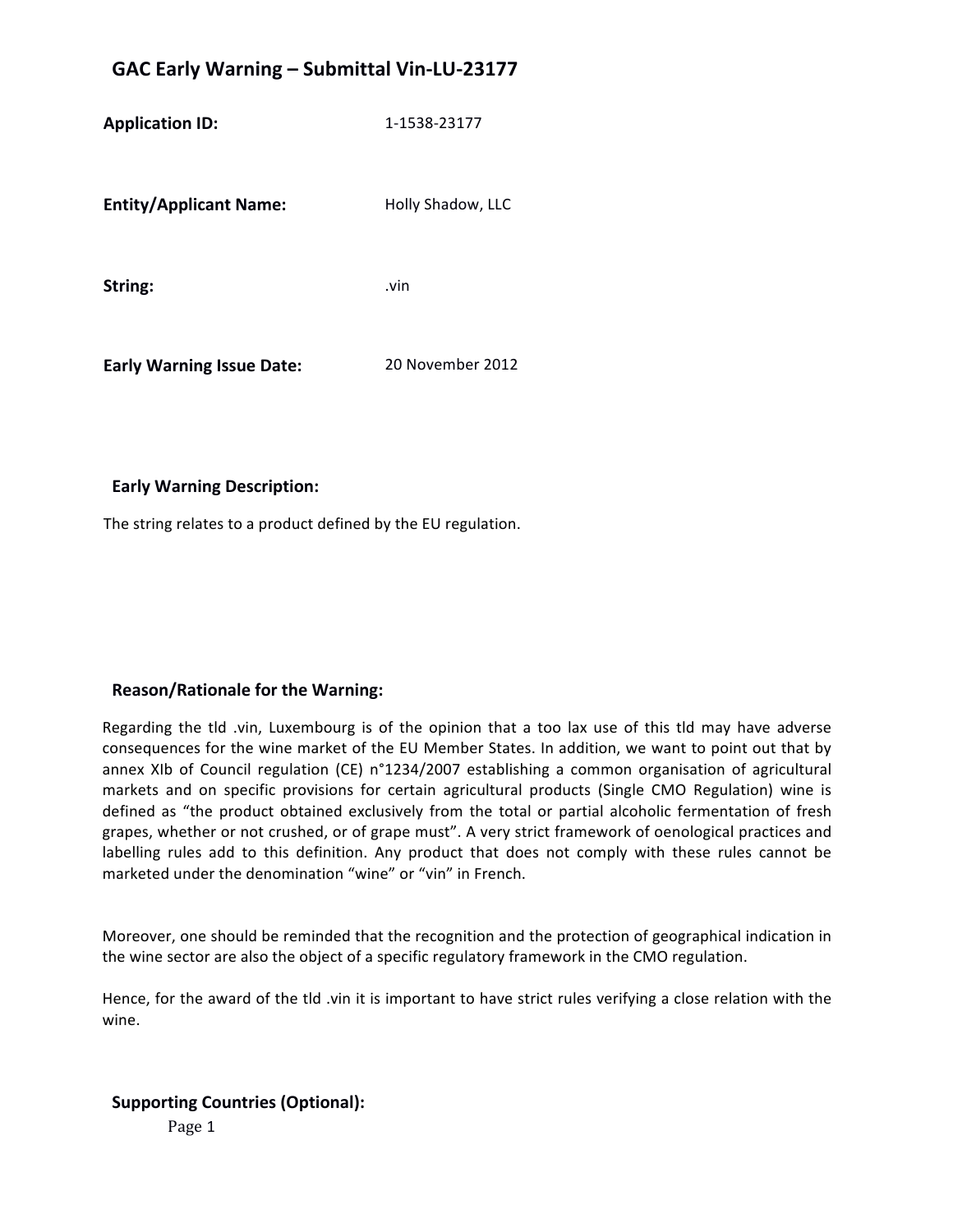**Possible Remediation:** 

**Further Notes from GAC (Optional):** 

### **Instructions for Applicant**

#### **ICANN** strongly encourages that the applicant work with relevant parties as soon as possible to address the concern voiced in the GAC Early Warning.

Upon receipt of this GAC Early Warning, the applicant has 21 calendar days to inform the GAC and ICANN, through the TLD Application System (TAS), of its decision to either withdraw or continue with the application. If the applicant does not notify the GAC and ICANN within 21 days of receiving the GAC Early Warning of its decision. The application will not move forward with the evaluation process.

#### **Asking questions about your GAC EW**

If you have questions or need clarification about your GAC Early Warning, please contact {*TBD*}. As highlighted above, ICANN strong encourages applicant's to contact {TBD} as soon as practical to ensure you are able to move to the next steps within the 21 day allotted time period.

#### **Continuing with your application**

If the applicant chooses to continue then they must complete the "Applicant's Response" section below notifying the GAC of intended actions, including the expected completion date, and remit their response to {need to define where this will be sent} within 21 days. Separately, the applicant must indicate in TAS its intention to continue with their application.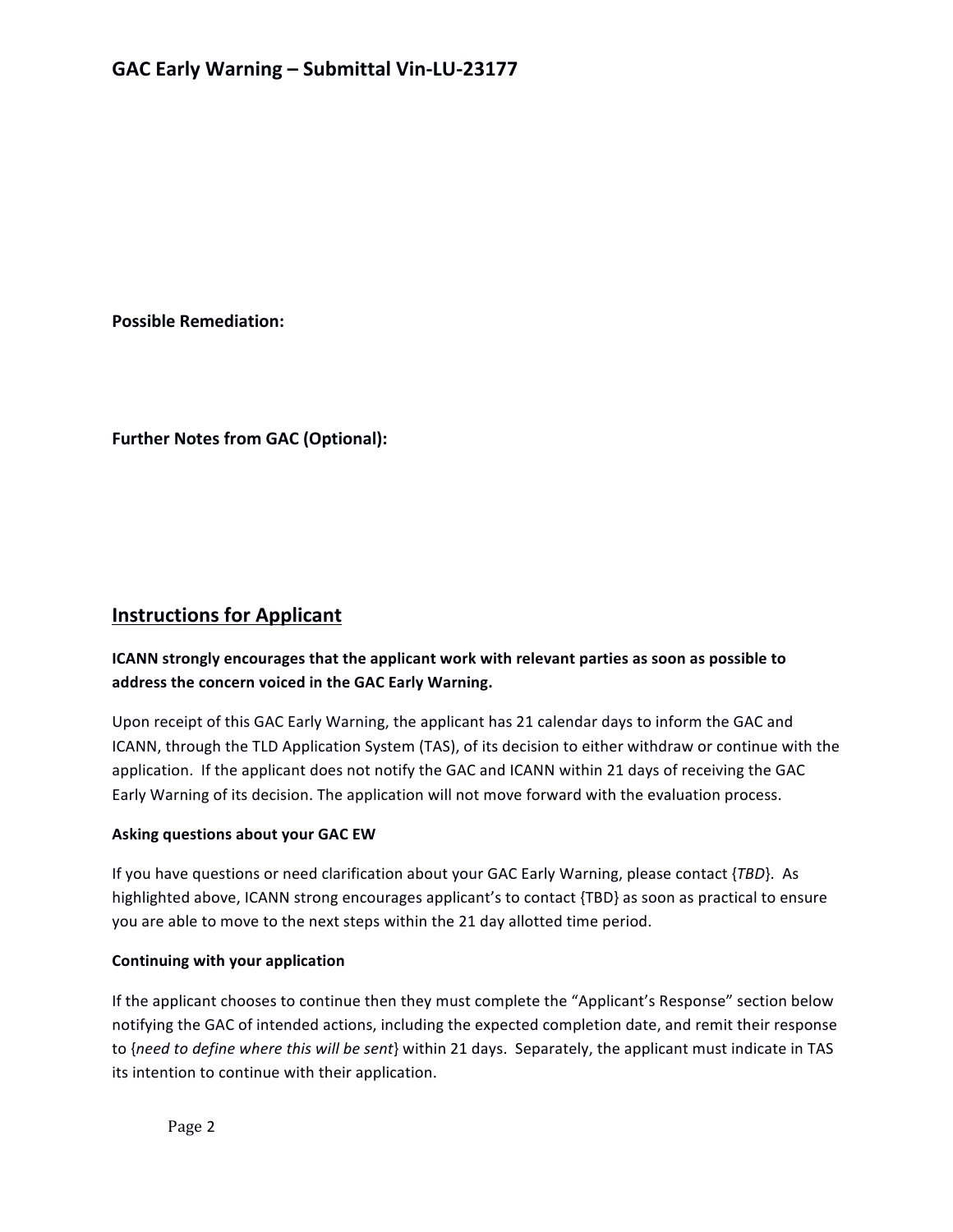## GAC Early Warning - Submittal Vin-LU-23177

To complete these tasks the applicant must perform the following steps:

- 1. Log into TAS
- 2. Open the GAC Early Warning task
- 3. Click on the "Continue" button
- 4. Separately, submit the GAC EW with the completed "Applicant Response" section to {TBD }

#### **Withdrawing your application**

Applicants choosing to withdraw must notify ICANN and the GAC within the 21-day window to be eligible for a refund of 80% of the evaluation fee (USD 148,000).

To receive the 80% refund, within 21-days the applicant must perform the following steps:

- 1. Log into TAS
- 2. Open the GAC Early Warning task
- 3. Click on the "Withdraw" button

#### For questions please contact: gacearlywarning@gac.icann.org

**Applicant Response:**